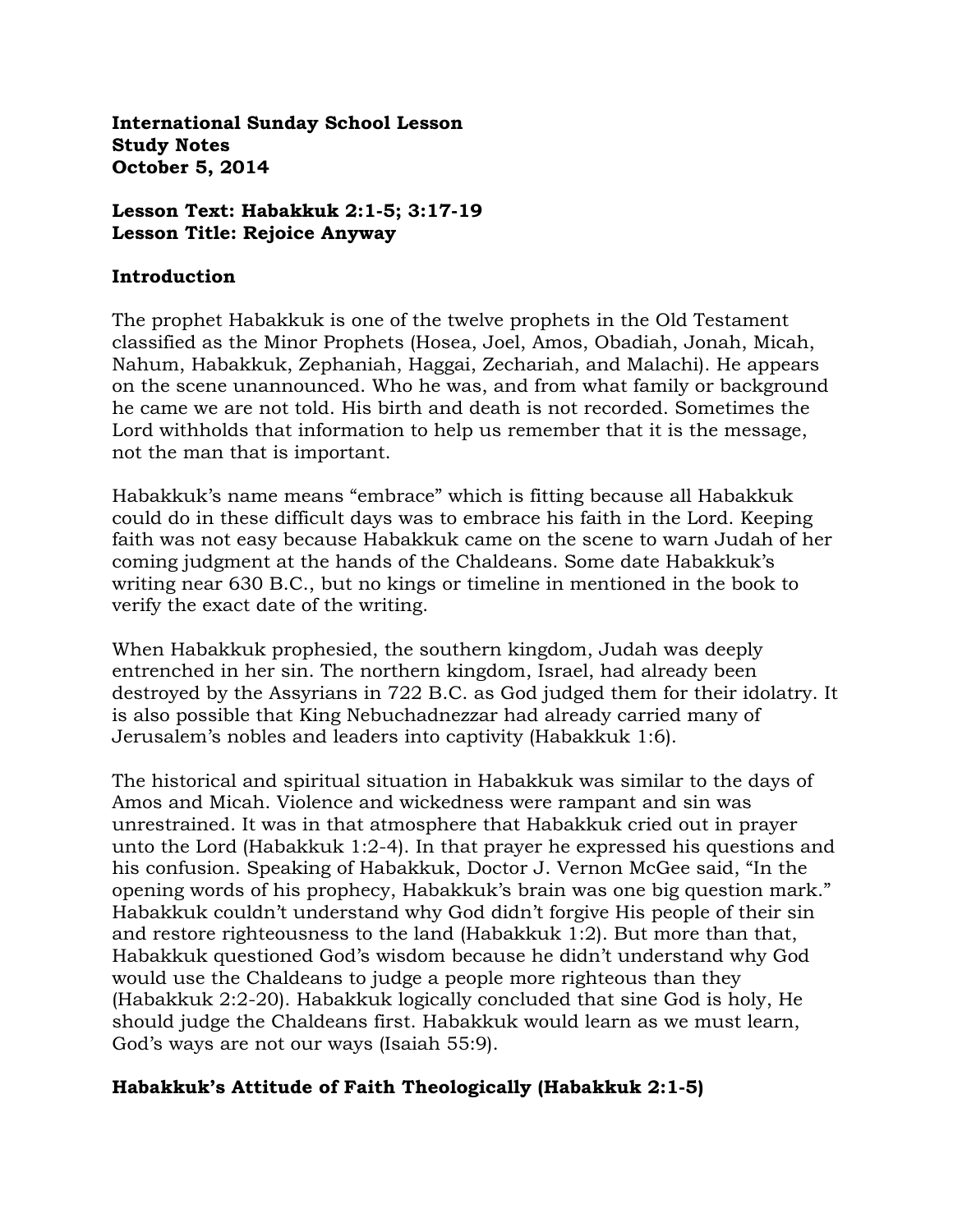Although Habakkuk didn't understand God's plan to judge the nation or why God planned to use the wicked Chaldeans to minister that judgment, he did accept the fact that it was coming and he needed to talk to the Lord about it. Sometimes it is difficult to talk to the Lord about our doubts and questions. It is also difficult to wait on the Lord and trust Him in trying times.

## Verse 1

"I will stand upon my watch, and set me upon the tower, and will watch to see what he will say unto me, and what I shall answer when I am reproved."

It seems there was no immediate answer to Habakkuk's questions and complaints. So, Habakkuk speaks to himself, "I will stand upon my watch…" and he decides to continue to pray and wait upon the Lord. Instead of quitting or giving up he goes to the "watchtower" to pray and wait. The "tower" spoken of here is a reference to a city watchtower and Habakkuk's use of the word suggests the language of a military defense. A "watchtower" in biblical times was usually located somewhere on the corners of the city walls and was used for surveillance of the enemy. Standing on "the tower" would give Habakkuk a good vantage point from which he could "watch to see" what God would "say unto me" in answer to his questions.

The text does not suggest that Habakkuk literally climbed up into a "tower." This is about his attitude of faith and his acceptance of God's ways in spite of the fact that he didn't understand all that was taking place. "Perplexed and confused by the strangeness of God's ways, Habakkuk takes his stand upon the "tower," above the mists of earth, and beyond the thoughts and doings of men, where he can quietly wait upon God, and look out to see what He will say unto him" (The Minor Prophets, page 283, par.3, H.A. Ironside).

The phrase "and what I shall answer when I am reproved" suggests that Habakkuk did not expect to get "raked over the coils" by the Lord, but he did expect God to correct him if needed. God does not scold us or punish us when we bring our concerns to Him (James 1:5). Habakkuk's attitude is such that will surely receive an answer from the Lord. God will not leave his servant without guidance and instruction if there is a willing mind and a humble heart.

*Note: No matter how difficult life gets and no matter dissatisfied we are with*  what the Lord seems to be doing or not doing, we must not give up. There is only *one thing to save us in these trying times, and the answer is to shut ourselves up with the Lord and wait upon Him (Isaiah 40:31)*.

#### Verse 2

"And the LORD answered me, and said, Write the vision, and make *it* plain upon tables, that he may run that readeth it."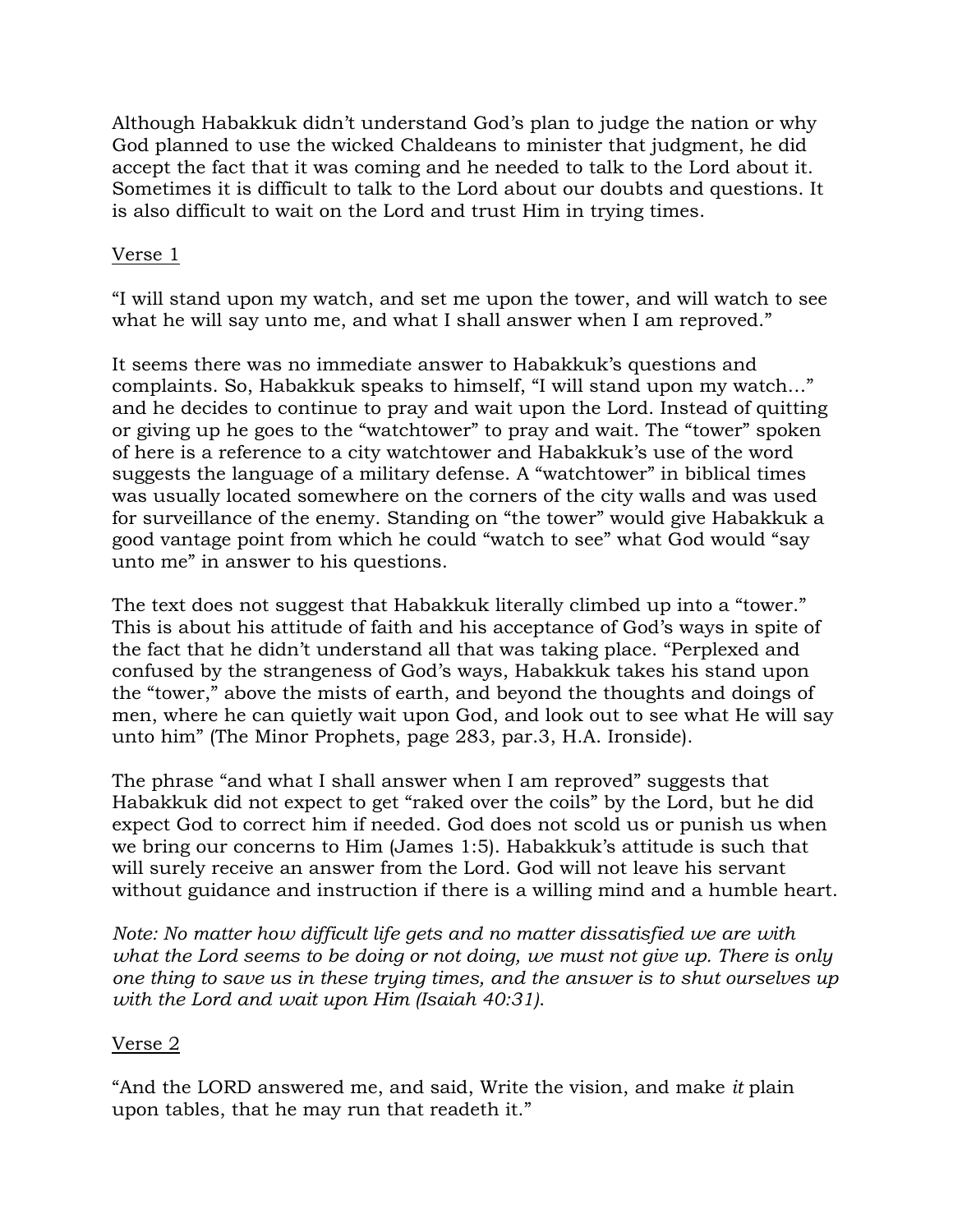The text doesn't tell us how long Habakkuk waited, but Habakkuk says, "the LORD answered me." The word "answered" means "God responded specifically to Habakkuk's questions." Habakkuk addresses God as "LORD." "LORD" is the Hebrew name "Jehovah, the self-existing One." That is God's national name for the Jewish people. Habakkuk is addressing the One who is in control of the nation's future and his personal future.

The Lord tells Habakkuk to "Write the vision, and make it plain upon tables, that he may run that readeth it." Several truths emerge from this verse. First, the "vision," or revelation God is about to give to Habakkuk is not for Habakkuk alone. It is for all men to read. When God told Habakkuk to "write" He is telling Habakkuk that he must first see and then others will be able to see. Second, the "vision" was to be written "upon tables." When something is "written" is signifies a permanent impact. What God says and reveals to us through His Word should make a permanent impact upon us first and then upon those to whom we preach, teach, and witness. Should we not rejoice today because we have the "written word of God?" Third, Habakkuk was to "make it plain." The word "plain" means "to engrave so as to be easily read." Habakkuk needed to hear what God was about to say and so did others. There is nothing spiritual or beneficial about making God's message difficult to understand. People need to plainly hear what God has said. Fourth, the "vision" God was giving would result in activity and progress. "That he may run that readeth it" means that as one reads this "vision" or revelation from God Habakkuk has written, it will stir him to activity and he will carry the message to others as a courier would deliver a telegram. Notice, it doesn't say "that he who runs may read it." It says, "that he may run that readeth it." The "running" comes from the message! The individual is not running while he reads it, he is running because he has read it (1 Peter 3:15). Any progress or success of the message God has given will come from those who have been affected by it.

#### Verse 3

"For the vision *is* yet for an appointed time, but at the end it shall speak, and not lie: though it tarry, wait for it; because it will surely come, it will not tarry."

The "vision" Habakkuk is receiving is a word from God. This "vision," or word from God is "yet for an appointed time." According to verse 2, God had already given the message to Habakkuk. He had already written it down. It could be read. If that is true, how could it be for "an appointed time?" "Yet for an appointed time" means Habakkuk spoke to an age beyond his time, beyond the present moment. What God has revealed to Habakkuk is not just for the present time alone. It would have a fuller, wider application in a future time the Lord would determine.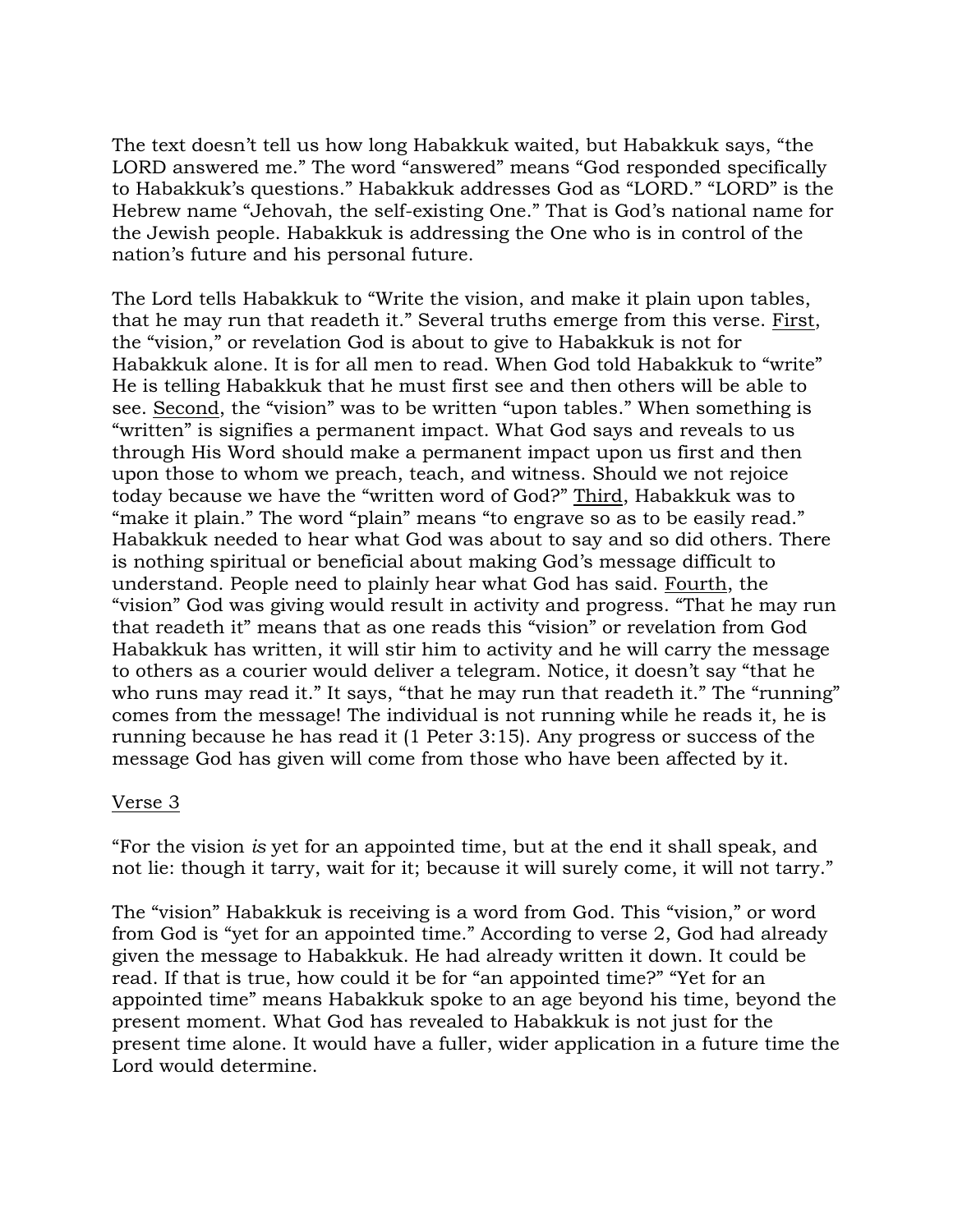The word "it" is used five times in this verse. "It" is referring to the "vision." The promise of God to Habakkuk is that "it," or the "vision" will "speak, and not lie." The word "speak" means "a breath of fresh air." What God has promised will come to pass. It will be like a breath of fresh air. "It," or the "vision" may seem to "tarry" or be delayed. It may seem like it will never come to pass. We're all human and we want to see things happen now! But God tells Habakkuk to "wait for it; because it will surely come, it will not tarry." "Will not tarry" means that although it seems to "tarry" or be delayed, "it" will come to pass exactly when God brings it to pass.

The "it" of this verse is not only speaking about the message God is giving of the captivity in Babylon and the promised return from that captivity, but it is speaking of glorious days much further down the road. God was giving Habakkuk a promise that would eventually be fulfilled in the coming Messiah, our Lord and Savior, Jesus Christ. The Hebrew writer applied Habakkuk 2:3 like this, *"For yet a little while, and he that shall come will come, and will not tarry"* (Hebrews 10:37). The Hebrew writer changes the "it" in Habakkuk's prophesy to "he" referring to Jesus Christ.

God was telling Habakkuk, "All of this will be over one day. I'll judge my people and then one day bring them home. Then I'll deal with the Babylonians and everyone who opposed my people. Just wait, Habakkuk. One day it will be over." The Hebrew writer took that verse and applied it to some Jews who had left Judaism and trusted Christ. For many different reasons they were thinking about going back to Judaism. The Hebrew writer says, "Don't go back. Christ is coming and He won't tarry. Just be patient and keep pressing on. Jesus will surely come!"

What is God saying to us today? He's saying, "I know you're in a sinful world and it seems that everything holy and righteous is being replaced with wickedness and sinfulness. Look up! Don't be discouraged. Christ is coming." God's Word will "speak." The truth of God's promises are a "breath of fresh air" to God's child. Keep rejoicing! Don't allow the scoffers to discourage you (2 Peter 3:4).

*Note: Child of God, rest in God's Word. Take courage in the promises of God's Word (Psalm 138:2).*

#### Verse 4

"Behold, his soul *which* is lifted up is not upright in him: but the just shall live by his faith."

Once Habakkuk had received a word from God about the future he must do something with it. There are two responses to God's Word in this verse just as they are today. First, "his soul which is lifted up is not upright in him" refers to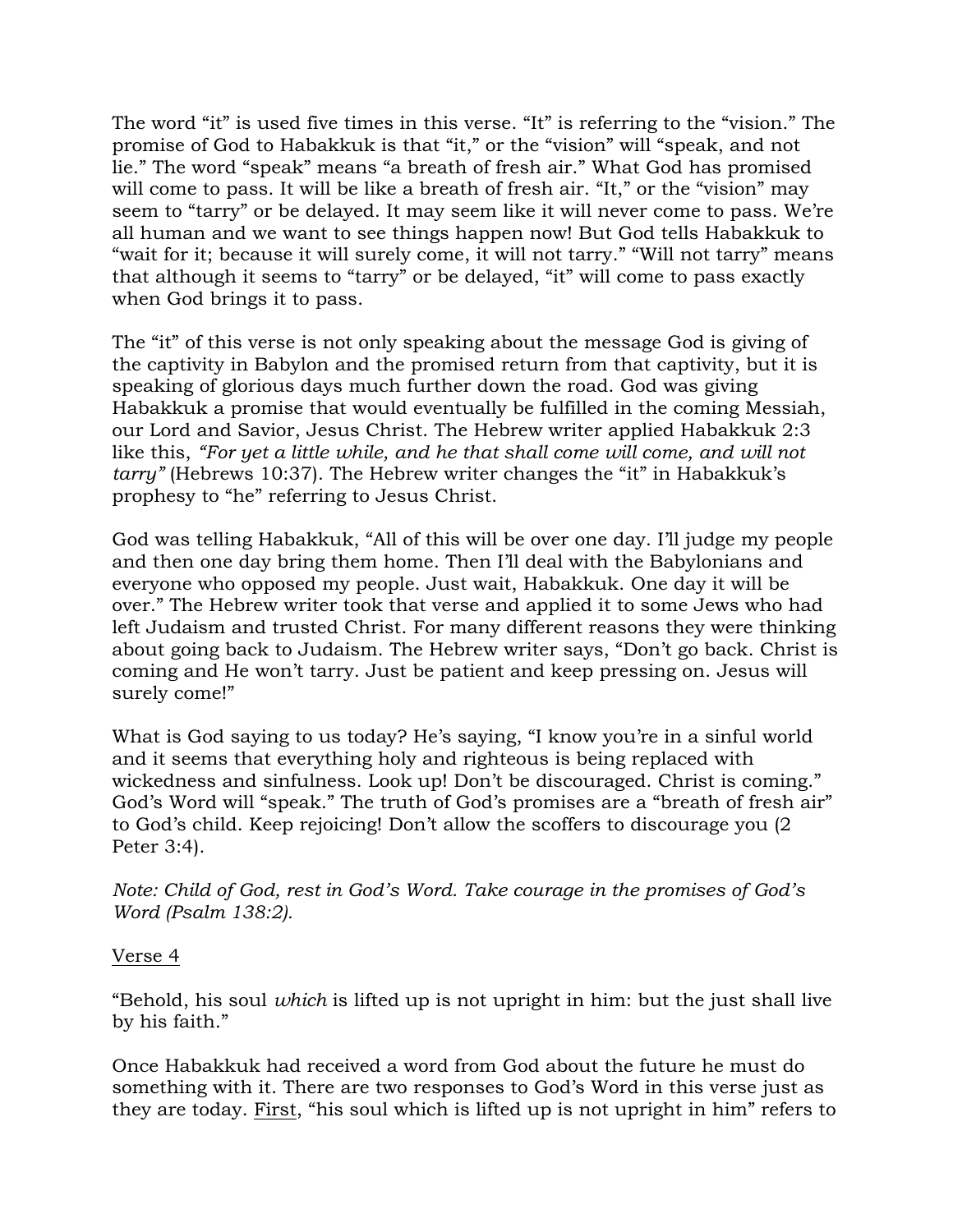people who are proud and not right with God. Most scholars believe this is a reference to the Chaldeans. The people God was using to humble His own people were puffed up with pride. God was saying to Habakkuk, "Don't worry about the Chaldeans. I know who they are."

The proud and self-righteous are in every generation and in every culture. In fact, speaking of the last days, the Apostle Paul said, *""This know also, that in the last days perilous times shall come. For men shall be lovers of their own selves, covetous, boasters, proud, blasphemers, disobedient to parents, unthankful, unholy, Without natural affection, trucebreakers, false accusers, incontinent, fierce, despisers of those that are good, Traitors, heady, highminded, lovers of pleasures more than lovers of God" (2 Timothy 3:1-4).*

Second, "the just shall live by his faith" is a reference to people who have been made righteous. People made righteous "live by faith" (Romans 1:17; Galatians 3:11; Hebrews 10:38). In contrast to the proud Chaldeans whom God would eventually destroy, the "just" or righteous would be protected and preserved through his faithfulness to God. This is the heart of God's message to Habakkuk and to us as believers. The difference in the believer from the unbeliever is the righteousness we have in Christ and the evidence of our belief in that as we live.

Child of God, rejoice. Rejoice and be glad that our victory and security today and tomorrow is not based on circumstances, feelings, or experience. It is based on faith. Habakkuk probably wasn't feeling very well at the time God was giving him this prophesy. His circumstances were not the best. His experience in the days leading up to this word from God was filled with questions, doubts, and disapproval. But now he has a word from God. And that word is, "The just shall live by his faith."

## Verse 5

"Yea also, because he transgresseth by wine, *he is* a proud man, neither be satisfied, but gathereth unto him all nations, and heapeth unto him all people:"

"He" and "him" is a reference to the Chaldeans or the proud mentioned in the first part of verse 4. The nature of the proud man is described in several ways. First, "transgresseth by wine" speaks of people who associate themselves with intoxicating drinks in order to impress others. Proud people always want to be recognized, they want to stand out. Second, "neither keepeth at home" means proud people never find a place to rest. Third, "who enlargeth his desire as hell, and is as death, and cannot be satisfied, but gathereth unto him all nations, and heapeth unto him all people"" means the proud can never be satisfied. They are always grasping after something. Like death, the proud man never has enough. The Chaldeans under Nebuchadnezzar were filled with a desire to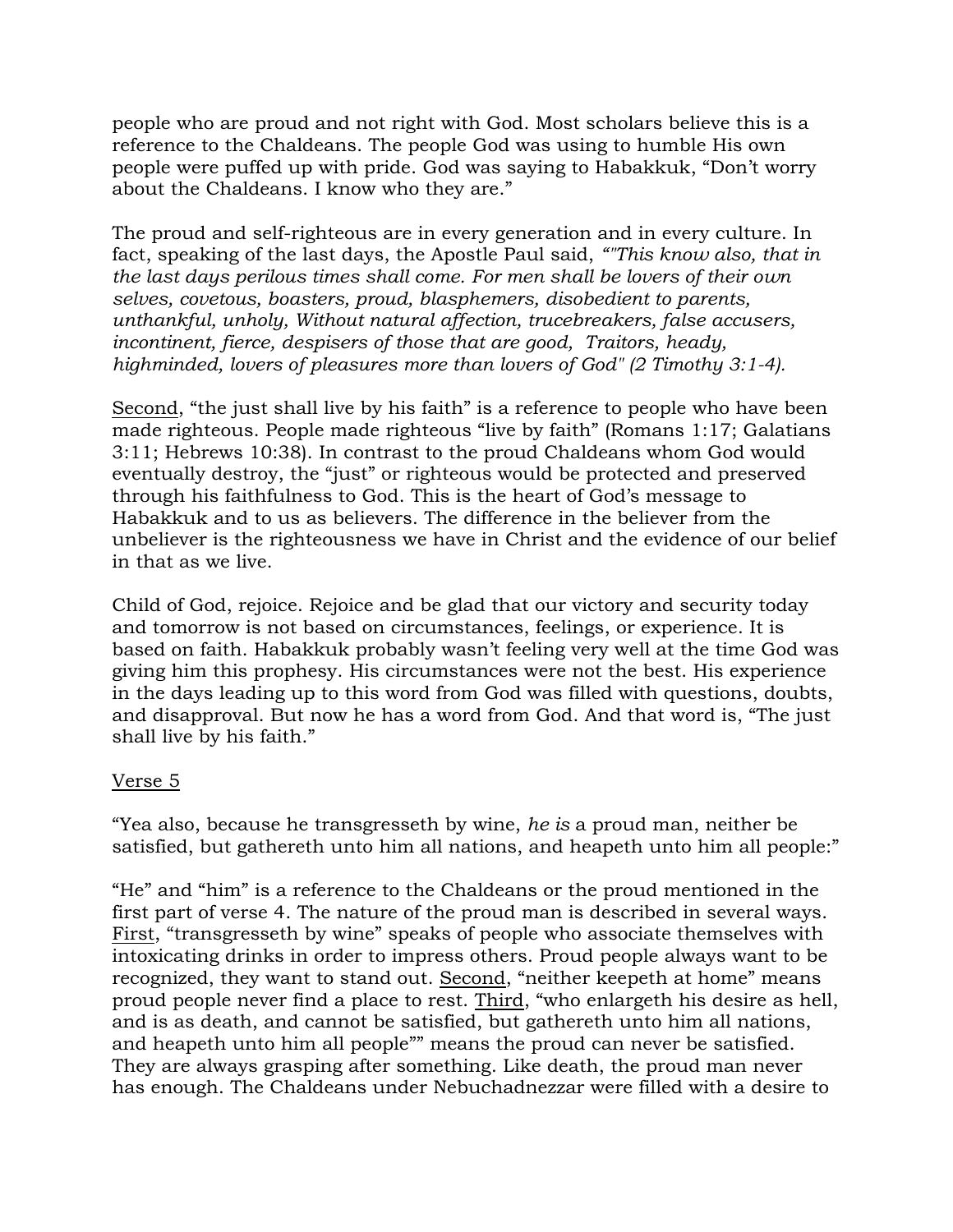conquer and control that could never be satisfied no matter how many nations they destroyed. That was another reason for their punishment.

# **Habakkuk's Attitude of Faith Practically (Habakkuk 3:17-19)**

Habakkuk 2 ends with *"…the LORD is in his holy temple: let all the earth keep silence before him"* (Habakkuk 2:20). This is a heavenly scene depicting the Lord as the Sovereign Ruler of the universe and all the earth must bow and worship Him. As Habakkuk 3 opens, Habakkuk returns to his pleas for God's mercy on behalf of the judgment upon Judah. In Habakkuk 3:3-15, the prophet speaks about God's past intervention on Israel's behalf, referencing the Exodus and Canaan, and how God would deliver in the future.

Habakkuk is the same man in chapter 3 as he was in chapters 1 and 2. However, there is a difference. And the difference is he's a man that has prayed and he's a man that has trusted. Now, that trust is expressed in praise and rejoicing. It is one thing to say we believe God and trust His word. It is another thing to live that out practically. In Habakkuk 3:17-19, the prophet tells us how what he believes has affected how he will live until God intervenes again.

## Verse 17

"Although the fig tree shall not blossom, neither *shall* fruit *be* in the vines; the labour of the olive shall fail, and the fields shall yield no meat; the flock shall be cut off from the fold, and *there shall be* no herd in the stalls:"

Realizing the coming judgment was certain and would be severe, Habakkuk had to respond one way or another. He said, "Although." This one single word, "Although" is a powerful word. Habakkuk is not resigned to the fact that difficult days are coming. He accepts it. And "although" they are, this is how he will respond.

Notice in this verse three negative statements made by Habakkuk concerning the future. One, "fig tree shall not blossom, no fruit in the vines" and "failure of olives" speaks of economic disaster. Two, "fields would yield not meat or food." Three, "flocks cut off from the fold, and no herd in the stalls" indicates crops and livestock not producing. This list is the routine, the ordinary, the dependable and necessary elements of life. Change them to the things today that are routine, dependable, ordinary and necessary. You might say, "Although a drought may kill all the vegetables from the West Coast to the East Coast, and although all the oil from the Middle East be cut off, and every power grid be damaged throughout the United States, and our food and water supply be limited." Sounds a little more serious now, doesn't it?

Verse 18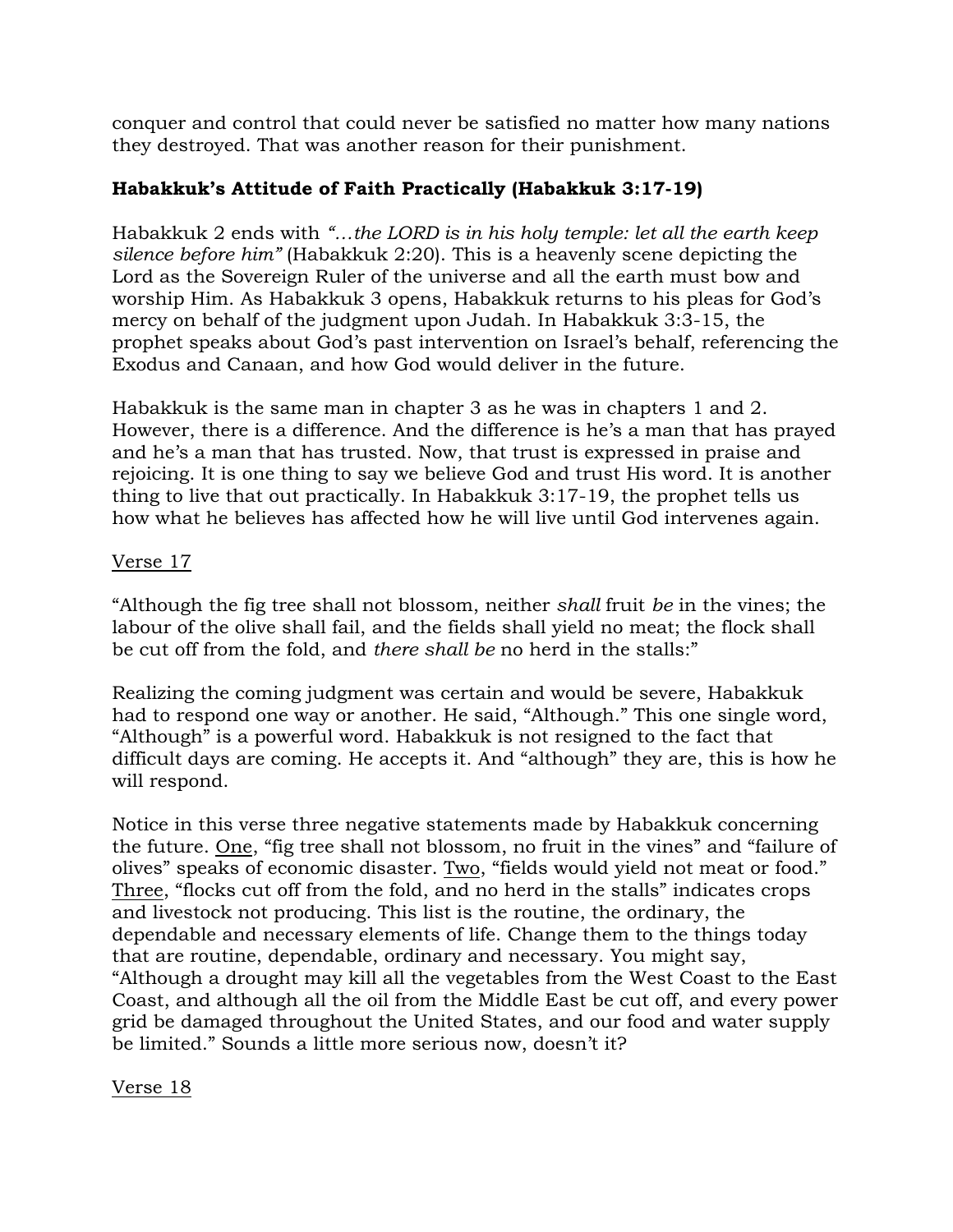"Yet I will rejoice in the LORD, I will joy in the God of my salvation."

"Yet," Habakkuk says he "will rejoice in the LORD" and he will "joy in the God of his salvation." "Yet," which is the same word as "rejoice," is not one of those "I don't have any other choice kind of words," it is a word expressing "triumph." Although everything dependable and necessary is in question, Habakkuk "rejoices" or "leaps for joy" in what is forever dependable, the Lord!

The word "joy" means Habakkuk is under the emotion of great gladness. The word is associated with strong emotion. The root of the word "joy" actually means "to spin around." Please don't miss the truth of what Habakkuk is saying here. This is not just an emotional high or a temporary feeling of better days ahead. The words "rejoice" and "joy" are words of resolve. Israel's covenant God was still on the throne and Habakkuk decided to live by faith and trust Him to do what He promised. That is the basis of his rejoicing and his joy. "God," Elohim, is on the throne and is sovereign in Habakkuk's "salvation."

### Verse 19

"The LORD God *is* my strength, and he will make my feet like hinds' *feet*, and he will make me to walk upon mine high places. To the chief singer on my stringed instruments."

Habakkuk declares that Jehovah the Lord is his "strength." It is not that God had given Habakkuk "strength" or would give him "strength" in the future. The words means "God IS Habakkuk's strength!" As difficult as the days ahead would be for Habakkuk, he rejoices that God would be his stability. Habakkuk illustrates that truth with a reference to "hinds feet." The "hind" or a female doe or deer, was known for being a surefooted animal, able to walk on high and dangerous places. Habakkuk is visualizing and magnifying the security he has in God to walk through the coming days (Psalm 18:33-34).

"To the chief singer on my stringed instruments" indicates that the words of Habakkuk here were possibly used as a psalm of praise during worship. Doctor H.A. Ironside writes, "This closing line is unspeakably precious. The Chief Singer on stringed instruments is, for us, none other than our Lord Jesus Christ, who as the risen One now leads the praises of His redeemed. Alas, so many of our hearts are so often out of tune! Only by constant prayer and faith can we like Habakkuk, add to the sweetness of the great orchestra of the Chief Singer!"

## **Conclusion**

The Bible is full of examples of people who rejoiced in spite of their circumstances. They were people just like you and me who had their questions and doubts and yet made a choice to be content and rejoice. In the Old